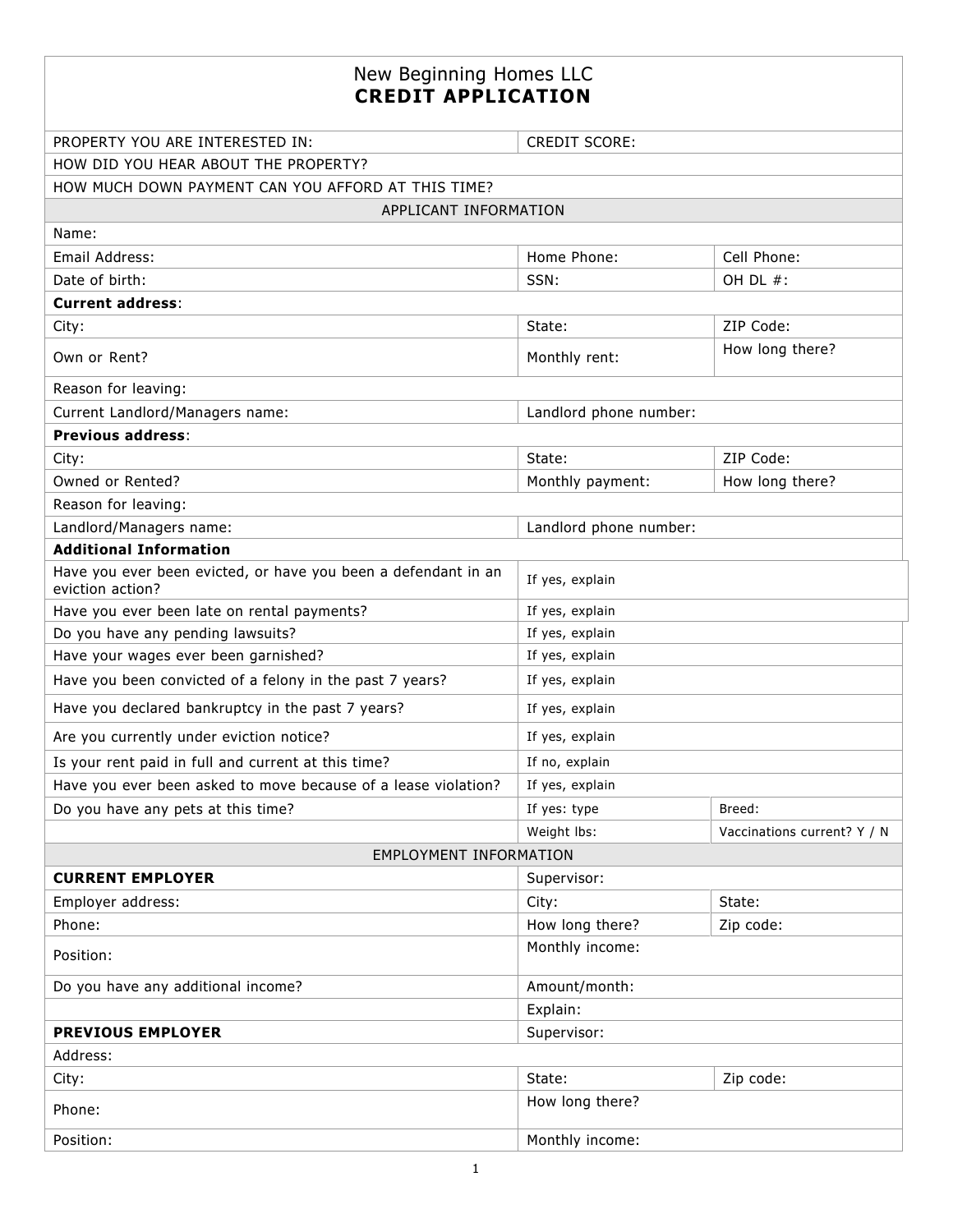## New Beginning Homes LLC **CREDIT APPLICATION** Application Information Continued Emergency Contact: Street Address: City: State: Zip: Relationship: Phone: CO-APPLICANT INFORMATION, IF FOR A JOINT ACCOUNT Name: Email Address: Email Address: Email Address: Cell Phone: Cell Phone: Cell Phone: Cell Phone: Cell Phone: Cell Phone: Cell Phone: Cell Phone: Cell Phone: Cell Phone: Cell Phone: Cell Phone: Cell Phone: Cell Phone: Cell Phon Date of birth: Sample of the state of birth: SSN: SSN: SSN: License #: **CURRENT ADDRESS:** City:  $\qquad \qquad$  Zip: Own or Rent? Note as a set of the set of the set of the Monthly payment: All How long there? Reason for leaving: Current Landlord/Managers name: Landlord phone number: **PREVIOUS ADDRESS:** City: State: Zip Code: Owned or Rented? Communication of  $\blacksquare$  Monthly payment:  $\blacksquare$  How long there? Reason for leaving: Previous Landlord/Managers name: Landlords Phone: Landlords Phone: **Additional Information:**  Have you ever been late on rental payments? The state of the set of the set of the set of the Have payments? Do you have any pending lawsuits? If yes, explain Have your wages ever been garnished? If yes, explain Have you declared bankruptcy in the past 7 years?  $\vert$  If yes, explain Have you been convicted of a felony in the past 7 years?  $\vert$  If yes, explain Are you currently under eviction notice? In the set of the second set of the second in the second set of the second in the second in the second second in the second second in the second second in the second second in the s Is your rent paid in full and current at this time?  $\vert$  If no, explain Have you ever been asked to move because of a lease violation? If yes, explain Do you have any pets at this time? If yes, explain EMPLOYMENT INFORMATION **CURRENT EMPLOYER:** Supervisor: Supervisor: Employer address: State: State: State: State: State: State: State: State: State: State: State: State: State: State: State: State: State: State: State: State: State: State: State: State: State: State: State: State: State: S Phone:  $\vert$  Phone:  $\vert$  2ip:  $\vert$  2ip:  $\vert$  2ip:  $\vert$  2ip:  $\vert$  2ip:  $\vert$  2ip:  $\vert$ Position: Monthly income: Monthly income: Monthly income: Monthly income: Monthly income: Monthly income: Monthly income: Monthly income: Monthly income: Monthly income:  $\blacksquare$ Do you have any additional income? Amount/month: Explain: **PREVIOUS EMPLOYER:** Supervisor: Supervisor: Address: City: State: Zip: Phone: How long there? Position: Monthly income: Monthly income: Monthly income: Monthly income: Monthly income: Monthly income: Month